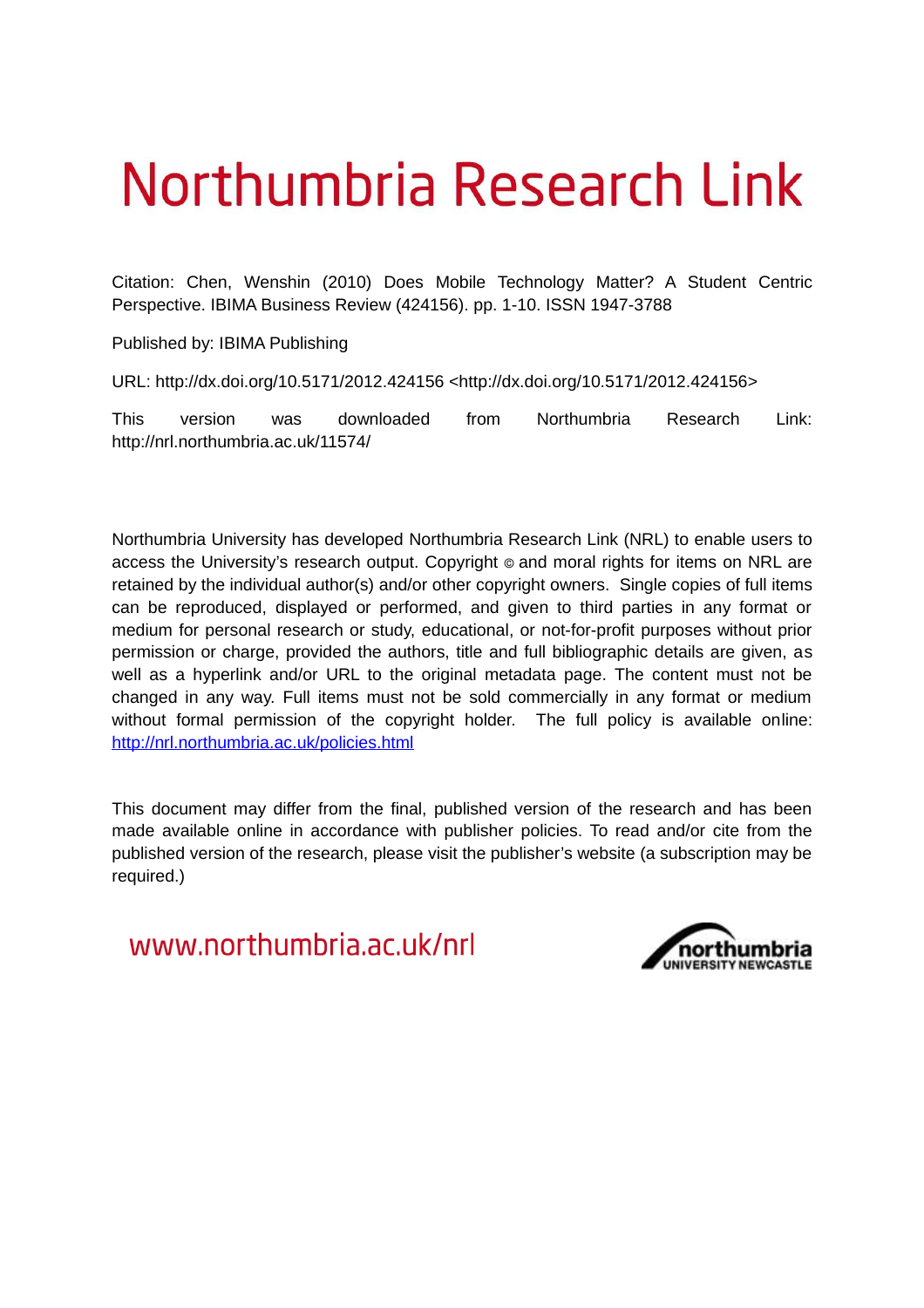# **Does Mobile Technology Matter? A Student-Centric Perspective**

**Wenshin Chen<sup>1</sup> , Venugopal Balijepally<sup>2</sup> and Peter Sutanto<sup>2</sup>**

<sup>1</sup>Abu Dhabi University, Abu Dhabi, UAE

<sup>2</sup> Prairie View A&M University, Prairie View, TX, USA \_\_\_\_\_\_\_\_\_\_\_\_\_\_\_\_\_\_\_\_\_\_\_\_\_\_\_\_\_\_\_\_\_\_\_\_\_\_\_\_\_\_\_\_\_\_\_\_\_\_\_\_\_\_\_\_\_\_\_\_\_\_\_\_\_\_\_\_\_\_\_\_\_\_\_\_\_\_\_\_\_\_\_\_\_\_\_\_\_\_\_\_\_\_\_\_\_\_\_\_\_\_\_\_\_\_\_\_\_\_

#### **Abstract**

Based on a student-centric perspective, this study seeks to understand how mobile technology influences students' learning experiences. Our research motivation is driven by the increasing attention paid to mobile technology in the research and business community. Set in a public university setting, our investigation seeks to shed light on how teaching and learning could be reshaped by mobile technology, most specifically, emerging tablet PCs. The findings, based on two MIS (Management Information Systems) courses, one graduate and the other undergraduate, suggest that overall students perceived the mobility of tablet PC positively. In addition, graduate students expressed a higher degree of learning satisfaction and greater expectation of future technology usage than undergraduate students. Indeed, mobile technology seems to matter to students' learning in general. The finding is particularly relevant when considering how to incorporate mobile technology into teaching practice as such technology-driven teaching practice is increasingly being expected in the contemporary networked society. Additional insights for managers, technology vendors, and college instructors are also discussed.

**Keywords:** mobile technology, student satisfaction, learning experiences, tablet PC, case study \_\_\_\_\_\_\_\_\_\_\_\_\_\_\_\_\_\_\_\_\_\_\_\_\_\_\_\_\_\_\_\_\_\_\_\_\_\_\_\_\_\_\_\_\_\_\_\_\_\_\_\_\_\_\_\_\_\_\_\_\_\_\_\_\_\_\_\_\_\_\_\_\_\_\_\_\_\_\_\_\_\_\_\_\_\_\_\_\_\_\_\_\_\_\_\_\_\_\_\_\_\_\_\_\_\_\_\_\_\_

#### **Introduction**

It is widely recognized that mobile technology has become increasingly influential in the business world. Business managers and technology practitioners have long predicted that mobile technologies would lead to significant changes in the business processes. Some popular examples include smart devices and sensor networks enabling a remotely controlled wireless environment for home appliance and emerging RFID (Radio Frequency Identification) tags implanted into customers' arms helping clubs to track purchasing records (Anonymous, 2007). Consequently, the applications of mobile technologies are increasingly incorporated into many sectors. In the health care

industry, for instance, physicians were being provided with wireless devices to enhance their productivity and improve medical services (Fiser, 2004); medical students were increasingly being expected to get equipped with smart mobile devices prior to their entry to the programs (Rege and Kean, 2003).

In the agriculture sector, the implementation of wireless local area networks (WLANs) has substantially improved data communications among farming equipments and relevant activities that are traditionally considered as lowtech businesses (McKinion, Turner, Willers, Read, Jenkins and McDade, 2004). In the oil and energy industry, emerging WiMAX (Worldwide Interoperability for

Copyright © 2012 Wenshin Chen, Venugopal Balijepally and Peter Sutanto. This is an open access article distributed under the Creative Commons Attribution License unported 3.0, which permits unrestricted use, distribution, and reproduction in any medium, provided that original work is properly cited. Contact author: Wenshin Chen E-mail: [wenshinchen@hotmail.com](mailto:wenshinchen@hotmail.com)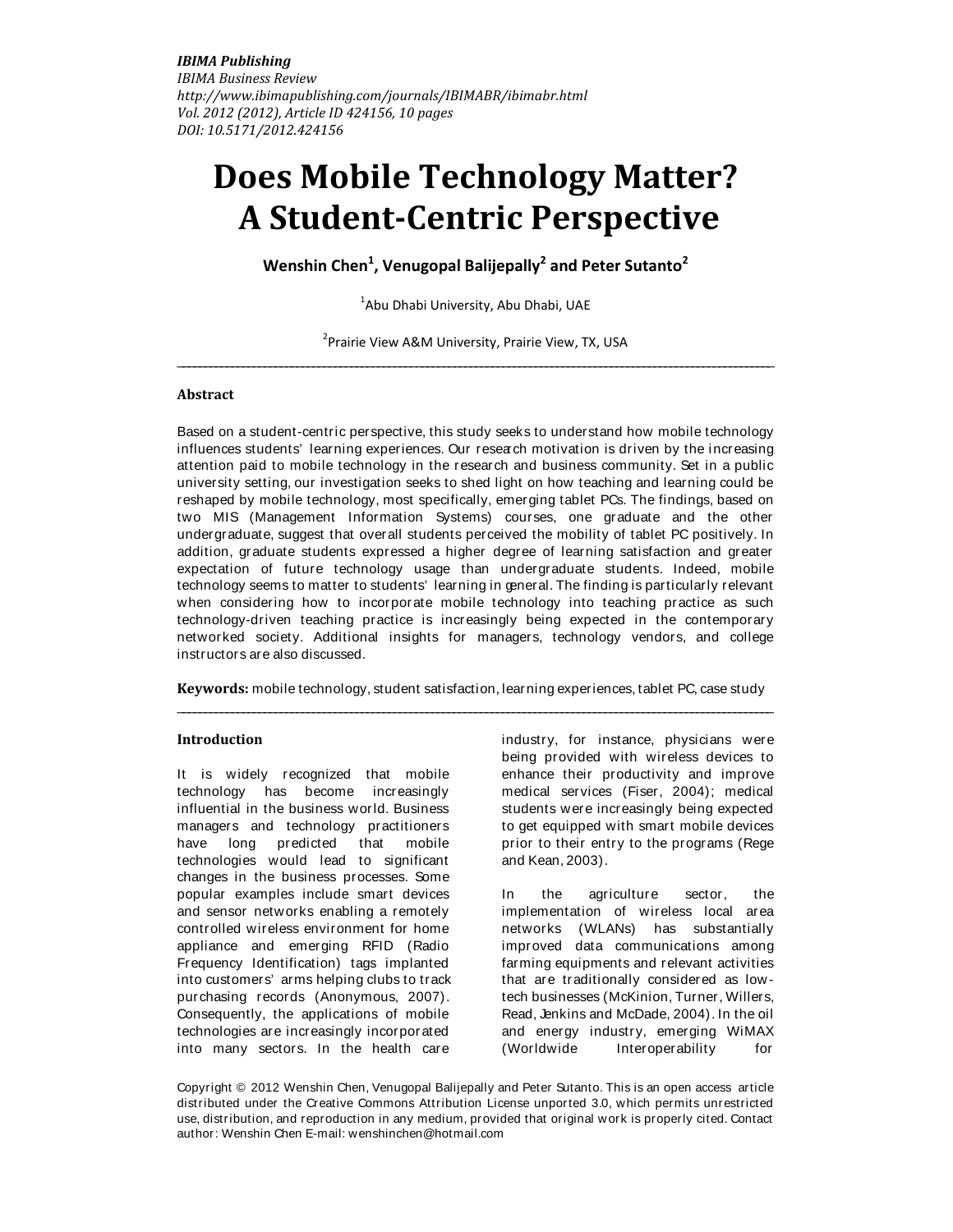Microwave Access) networks have increasingly enabled continuous data transfer in remote oil fields where traditional network infrastructure is practically non-existent (Hoskins, 2007). In the public sector, a growing number of cities in the U.S. have launched regional wireless networks. In the U.K., the River Thames in London has been transformed into a popular hotspot with wireless access being provided along its river bank and subsequently helps reshape local residents' life style (McCue, 2007).

In the education systems, school teachers have sought ways to incorporate mobile technology into the teaching pedagogy to better increase students' learning interests (Patterson, 2001); many private schools have even adopted laptop programs for students so that their learning can go beyond the traditional physical and temporal boundaries (Rajala, 2003). Among college campuses, wireless networks and mobile technology have increasingly become omnipresent. The new generations of students will consider wireless networks and mobile technology as a part of normal college learning and campus life. Incorporating wireless networks and mobile technology is increasingly expected for college campuses to legitimize their higher education status (Chen and Bennett, 2006). It, however, remains to be seen how the use of wireless networks and mobile technology changes teaching and learning processes.

This research, thus, seeks to investigate how mobile technology affects learning experiences in a college setting. More specifically, we inquire how college students perceive mobile technology to be enhancing their learning experiences, and to what extent do the perceptions differ among various student groups. Given the fact that the mainstream IS education journals have tended to focus on other emerging topics such as virtualization (Lunsford, 2009), Web 2.0 (Harris and Rea, 2009), Second Life (Schiller, 2009) and/ or traditional teaching and learning practice such as IS developers' communication skills (Qurban and Austria, 2009), design principles for learning environment

(Rondeau and Li, 2009), and project management skills (Smith, Smarkusky and Corrigall, 2008), our research investigation could make empirical contribution to the existing IT education field by helping understand how IT teaching and learning experiences are transformed with mobile technologies. This is particularly significant in today' s higher education not just from the teaching practice' s perspective but also from the viewpoint of globalized education system and networked economy where network infrastructure and mobile technologies in particular are increasingly integrated into classroom teaching and student learning (Chen and Bennett, 2010).

The remaining paper is organized as follows. First, the research method is discussed including the organization site in which the research investigation took place and the process through which data was collected. Next, current findings are presented, followed by the discussion of the significance of the results. In the Implications section, insights and practical lessons are drawn for IT instructions in today' s networked learning environments. Finally, research limitations and reflection on future research directions are discussed.

## **Research Method**

Due to the relatively emerging nature of mobile technology in higher education and lack of sufficient empirical literature to guide our research investigation, we embarked on a case study research methodology to gain an in-depth understanding of students' learning experiences over time. Case study research methodology is appropriate for our research as it facilitates in-depth analysis of situations within specific settings (Eisenhardt, 1989), particularly for exploratory investigation (Yin, 1994). While case study could involve many data collection techniques, our investigation largely relies on participant observations and a short user survey that summarizes the students' experiences of mobile technology. The specific mobile technology chosen was tablet PCs that incorporated many emerging functionalities for teaching and learning. In addition, wireless access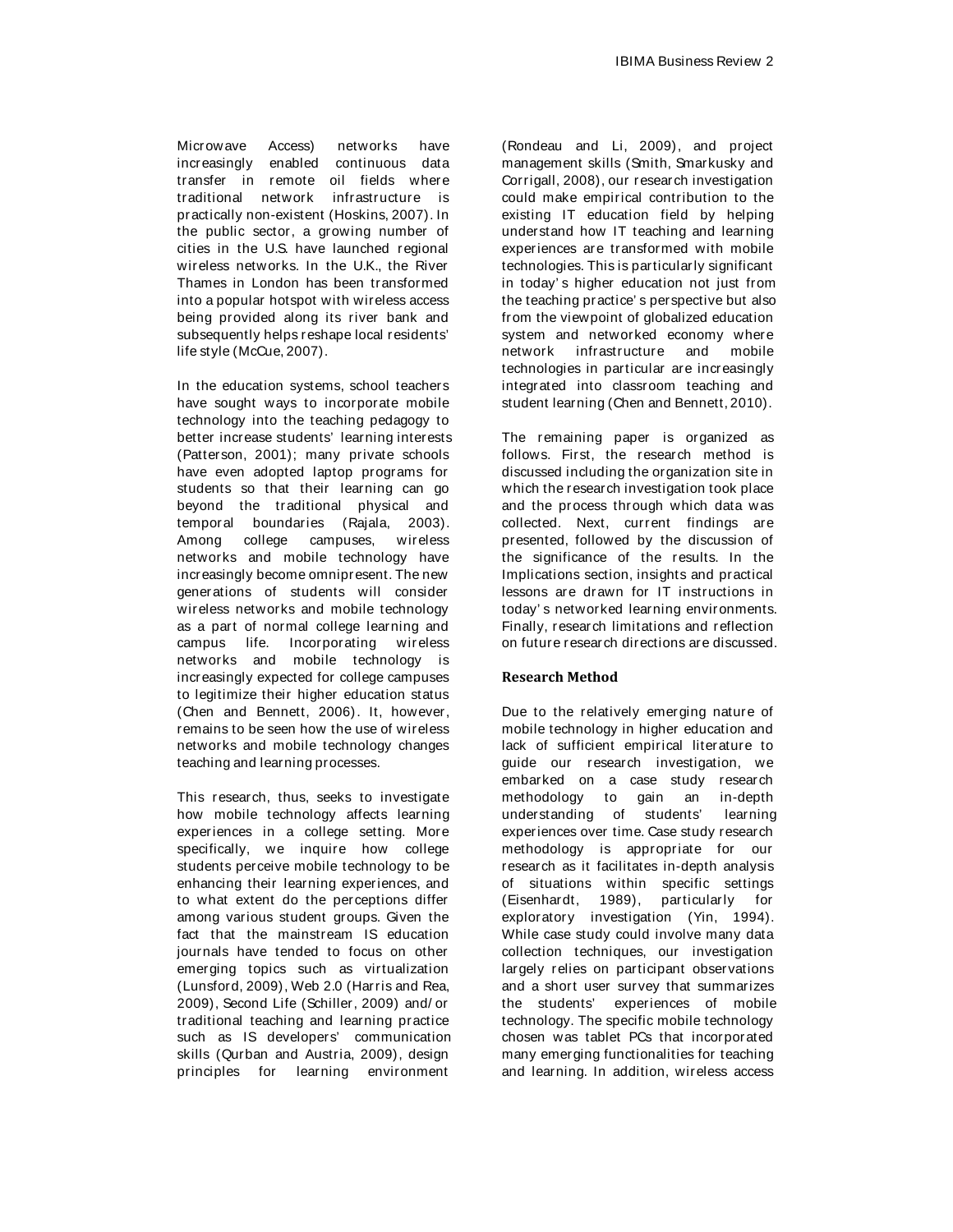points installed in classrooms provided connection to the network infrastructure that supported mobility. The organizational setting and the data collection process are further elaborated in the sections that follow. A copy of survey questionnaire is listed in the Appendix.

# *Organizational Site*

The organization for the case study is a relatively small public university located in southwest U.S.A. It was chosen largely due to a research grant received from an external grant agency. The purpose of the research grant is to incorporate mobile technology into teaching and learning process in the IT (information technology) courses and seek in turn to enhance students' learning experiences. The tools and equipment received through the research grant were used to provide students immediate hands on experiences of mobile technology in a classroom setting so as to free them from the limitations of physical space or computing resources. The classroom setting utilized tablet PCs and the existing campus wide wireless LAN (Local Area Network) to provide a more interactive, resourceful classroom atmosphere that centered on students' learning experiences and satisfaction.

The investigation took place in the college of business which is an AACSB (Association to Advance Collegiate Schools of Business) accredited institution. The case study was conducted in the MIS (management information systems) progr am. A majority of the students who enroll in the college and the university come from social and/ or economic disadvantageous backgrounds. Hence, many students in the college did not have access to adequate computing resources at home.

# *Data Collection Process*

The data collection began in Fall 2008 in two MIS courses taught by one of the coauthors: Java Applications in Business, a technical course where students learned Java programming and engaged in hands on development of Java code, and Applied Database Management, another technical

course where students learned to design and implement database applications. The former was an undergraduate while the latter was a graduate course. Students were provided with tablet PCs during class time and encouraged to use them for note taking and class related work. Student perceptions of the usefulness of the tablet PCs and their learning satisfaction with the use of tablet PCs were collected and analyzed at the end of the semester. The study was again repeated in the Spring 2009 semester in two MIS courses: Java Applications in Business and Business Database Applications; both of which were undergraduate courses.

Specific features of tablet PCs relevant to the case study included their wireless connectivity, swivel neck, handwriting recognition, and writing enabled screen with stylus pen for annotating notes and slides.

In all, thirty two students were involved in the study across three courses: ten in graduate database course (Fall 2008), fifteen in undergraduate Java course (nine in Fall 2008 and six in Spring 2009), seven in undergraduate database course (Spring 2009). In terms of gender composition, there were fifteen male and sixteen female students with one student leaving the gender field blank. All the students involved provided the survey responses.

# **Analysis and Findings**

The findings reported in this paper are based on data collected from Fall 2008 to Spring 2009. The results were analyzed by student perceptions of their learning experiences and by their perceived usefulness of mobile technology. The former included student perceptions of learning satisfaction, expectation of future use, expectation of better learning, prior awareness of tablet PC, and prior experience of tablet PC; the latter comprised students' perceived usefulness of nine different features of tablet PC and its mobility. The results were analyzed by gender, course, and student type as presented in the following sections.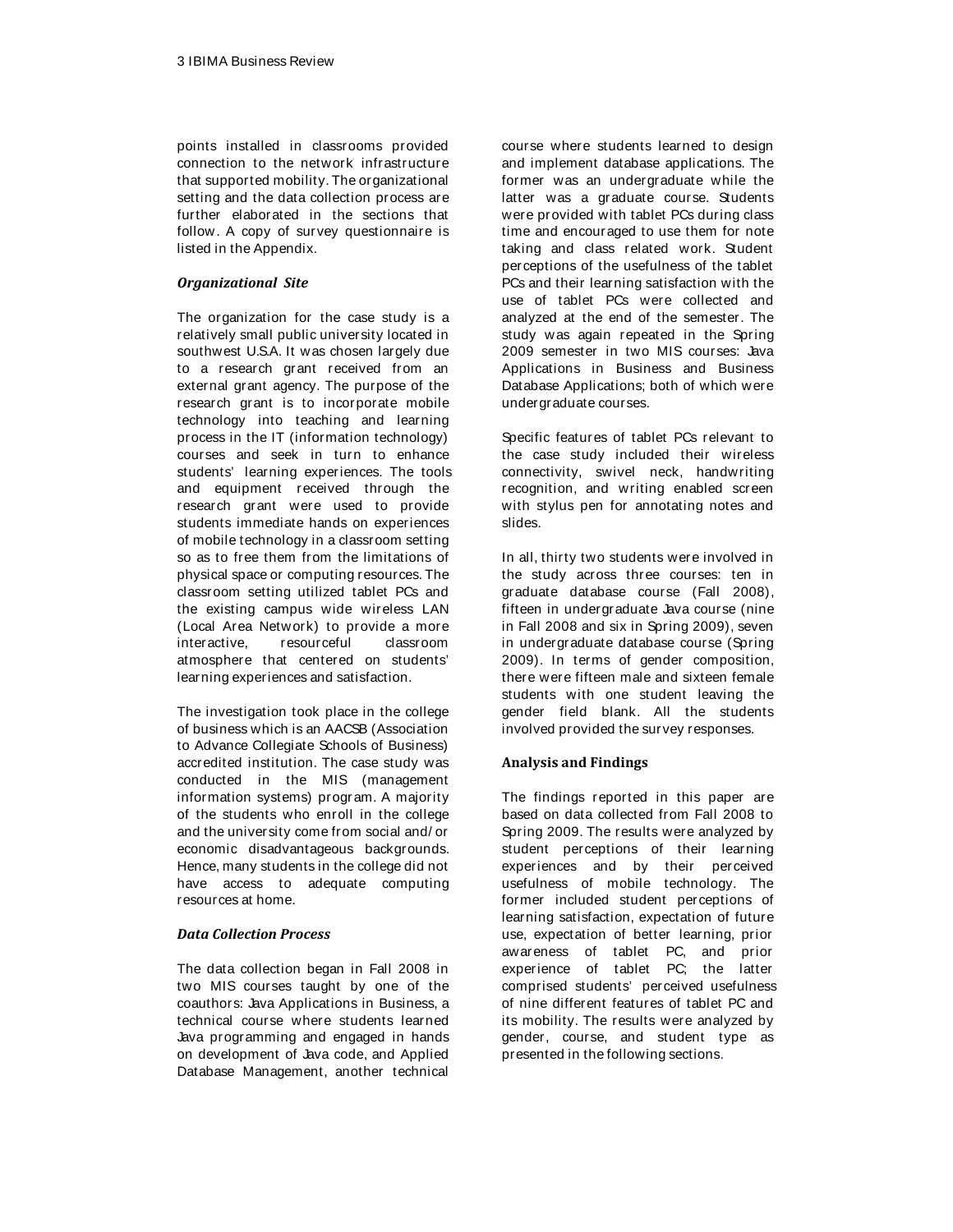

**Fig.1 Student Perceptions by Gender**

#### *Student Perceptions by Gender*

Three major findings are drawn concerning the gender difference in student perceptions. First, while the prior awareness and experience of tablet PC use was low, irrespective of gender, male students indicated marginally higher prior

awareness of tablet PC features and prior experience of using tablet PC. Second, the learning satisfaction with tablet PC was uniformly high, irrespective of the gender. Third, male students indicated marginally higher expectation of better learning and future use of tablet PC than female students.



**Fig.2 Student Perceptions by Course**

#### *Student Perceptions by Course*

Another three inferences are apparent in the differences of students' perceptions concerning mobile technology across different courses (where MISY 5413 was a graduate course of database management, MISY 3412 was an undergraduate database management course, and MISY 3433 was Java programming course at the undergraduate level). First, while many students had prior awareness of tablet PC features, the prior experience of tablet PC use was low. Second, irrespective of the course, students indicated high satisfaction

with tablet PC use in the course. Also, students had positive expectation of using the tablet PC in the near future. Third, students in the graduate database course however indicated marginally higher learning satisfaction and higher expectation of future use than students in the other two courses.

#### *Student Perceptions by Student Type*

Similarly, Different Students (I.E. Graduate Vs. Undergraduate) Appeared To Have Slightly Different Perceptions. As Demonstrated In The Figure Below, While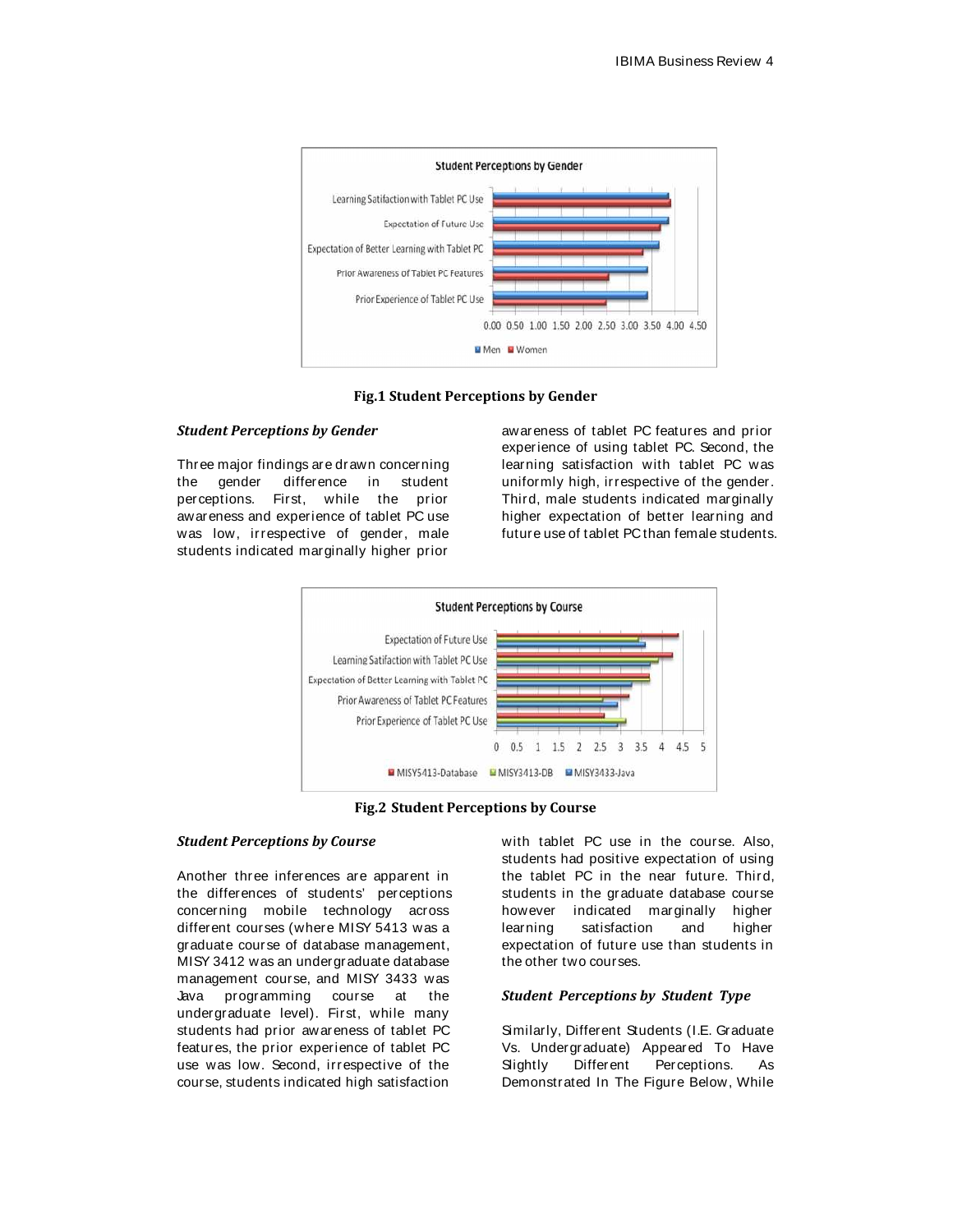Many Students Had Prior Awareness Of Tablet PC Features, Their Prior Experience Of Tablet PC Use Was Low. In Addition, Both Graduate And Undergraduate Students Indicated High Satisfaction With Tablet PC Use In The Course And Had High Positive Expectation Of Using The Tablet

PC In The near future. Most importantly, graduate students reported lower prior experience with tablet PC than undergraduate students, but have reported higher prior awareness of tablet PC features, higher learning satisfaction and have higher expectation of future use.



**Fig.3 Student Perceptions by Student Type**

#### *Perceived Usefulness of Tablet PC Features by Gender*

As for gender differences in perceiving usefulness of tablet PC, both male and female students valued the lightweight and resultant portability of the tablet PC highly, while button mouse feature was ranked lowest in terms of usefulness. Also, female students in general rated the usefulness of tablet PC features marginally higher than did male students.



**Fig.4 Perceived Usefulness of Tablet PC Features by Gender**

#### *Perceived Usefulness of Tablet PC Features by Course*

Students in different courses did not demonstrate much variation in perceived usefulness of tablet PC. As shown below, irrespective of the course, students valued the lightweight and resultant portability of

the tablet PC highly and ranked the usefulness of button mouse feature relatively low. Moreover, students in graduate database course rated the usefulness of various tablet PC features more highly than did students in other courses.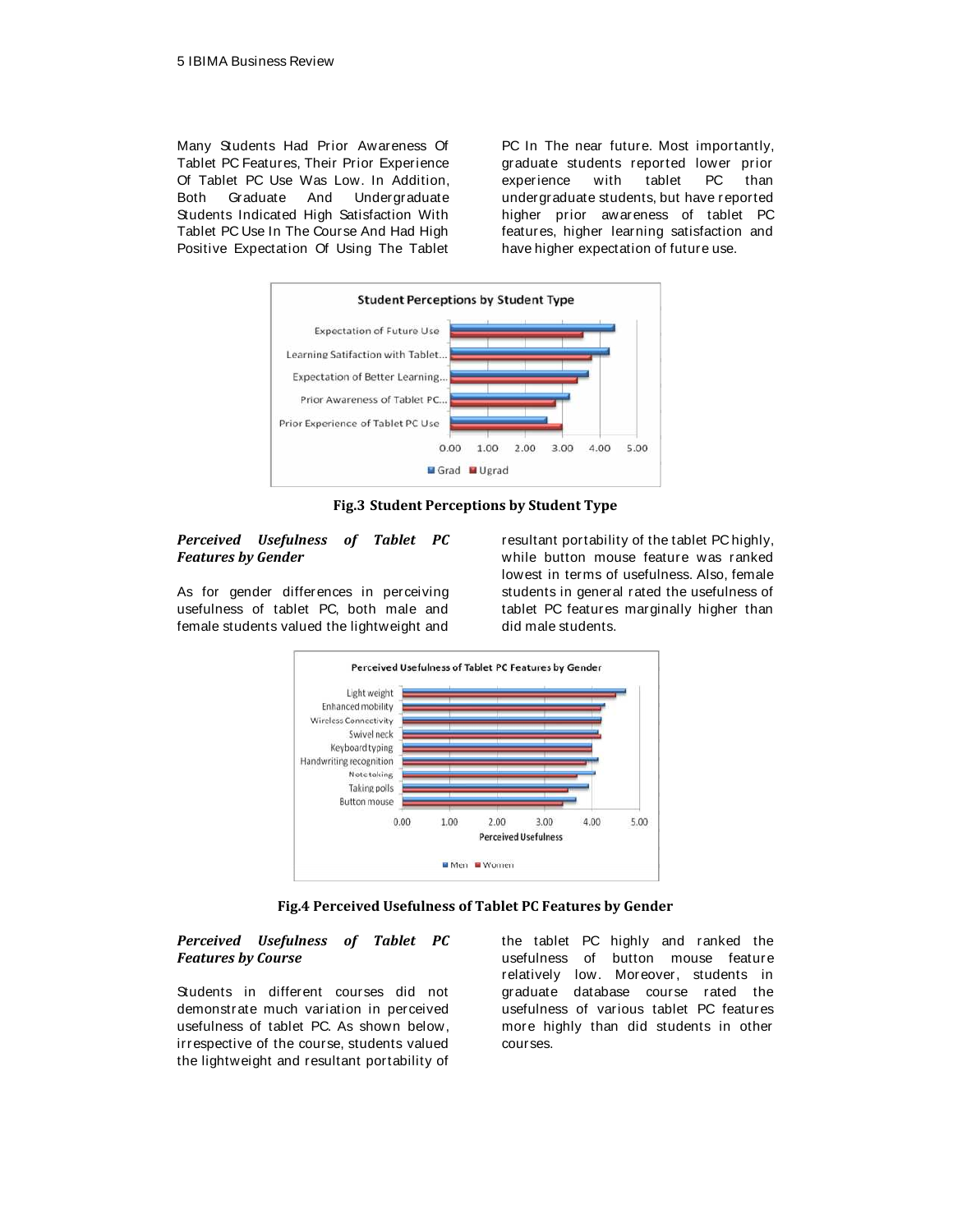

**Fig.5 Perceived Usefulness of Tablet PC Features by Course**

# *Perceived Usefulness of Tablet PC Features by Student Type*

Finally, student type seemed to play a significant role in their perception of usefulness of tablet PC. More specifically, graduate students generally rated the usefulness of various tablet PC features more highly than undergraduate students did.



#### **Fig.6 Perceived Usefulness of Tablet PC Features by Student Type**

# **Discussion**

This research inquired how college students perceive mobile technology in enhancing their learning experiences, and to what extent do the perceptions differ among various student groups. Regarding the first research question, the current findings suggest that irrespective of gender, course, or student type, students reported relatively high satisfaction about tablet PC in classroom settings. Perhaps on this account, they also reported high expectation of better learning and future use of tablet PC. At the same time, their prior awareness and experience of tablet

PC were commonly low across different student groups. These results could be expected since most undergraduate students came from socially and economically disadvantaged backgrounds. When prior experience and awareness are low, the technology would naturally be more appealing and perhaps fascinating. The general high expectation and satisfaction of learning experiences and high expectation of future use among students is therefore quite plausible. With respect to specific features of tablet PC, students seem to consider wireless connectivity, light weight, enhanced

mobility, and swivel neck among the most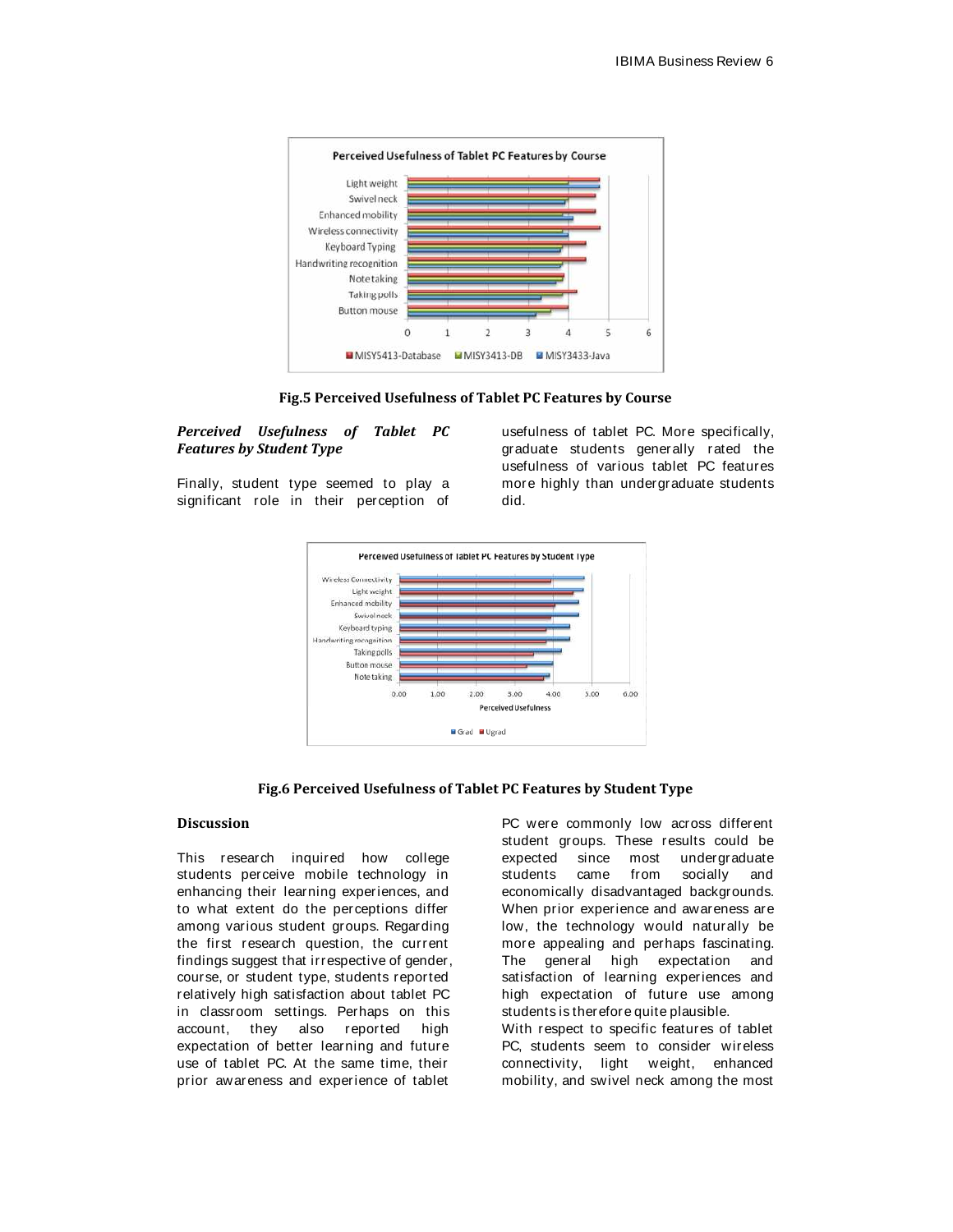useful functions of tablet PC that would help them to enhance their classroom learning experiences. Interestingly, these features are all related to the notion of ' mobile' technology because they all help enable the user's mobility and in turn create a more convenient and efficient learning environment. It is thus reasonable to state that the students in general highly regard mobile technology in enhancing their learning experiences.

As for the second research question, three noticeable differences could be observed in students' perceptions across different groups. First, male students in general reported having higher prior awareness and experience, which might in turn correlate to their higher expectation of learning outcomes. These differences fit with the traditional perceptions on gender differences in information technology. The second noticeable difference was observed between students in database and in Java courses. Students in database courses tended to have both higher expectation of better learning and higher learning satisfaction at the same time. This seems to indicate that the students' expectation of better learning was met and their learning satisfaction was thus reported high. A possible explanation of this difference might be attributed to the nature of courses. Since Java programming was a much more technically complex course than database management, the utilization of tablet PC for the course would not be as easy or as engaging as in database courses. The difficulty to incorporate the features of Java teaching and learning would thus lead to lower expectation and satisfaction of the technology.

The third difference was rather noticeable between graduates' and undergraduates' perceptions of expectation of better learning, learning satisfaction, and expectation of future use. Since the demographics between undergraduate and graduate students at this university did not appear to be remarkably different, a possible explanation for this finding is that graduate students tended to be more motivated than undergraduate students, and hence more focused on learning outcomes and in turn reported higher expectation of better learning. At the same time, this group of graduate students reported relatively lower prior experience but higher awareness of tablet PC. This suggests that while they were aware of the technology, they lacked opportunities to actually experience it. This case study setting provided them a chance to experience the technology practically. Their learning satisfaction was thus greatly enhanced.

With respect to specific features of tablet PC, the difference in perceptions is most evident between graduate and undergraduate groups. Graduate students reported higher perceived usefulness than did undergraduate students concerning almost all features of tablet PC while differences in gender or courses did not appear noteworthy. Again, this finding might be better attributed to different motivation levels of graduate and undergraduate students than due to any demographic factor.

# **Implications**

From the analysis and findings, two primary implications are drawn for practitioners: (1) the mobility of technology possesses potential to enhance learning experiences, and (2) teaching practice needs to be reshaped to incorporate emerging mobile technology for better learning experiences.

As discussed previously, specific features of tablet PC valued most highly by students were more related to its mobility (i.e. wireless connectivity, light weight, enhanced mobility, and swivel neck) than to other functionalities. Those who valued the mobility of tablet PC, most notably graduate students, also reported higher learning satisfaction, expectation of better learning and future use of tablet PC. It is thus reasonable to state that mobility is a stronger influential factor than other technological features in enhancing learning experiences. For business vendors, this suggests that future design of technology can be more innovative, particularly with regards to its mobility. Users appreciate the opportunity to work without the constraint of physical boundary. While other functions are important such as note-taking and handwriting recognition, they might be taken for granted in classroom settings and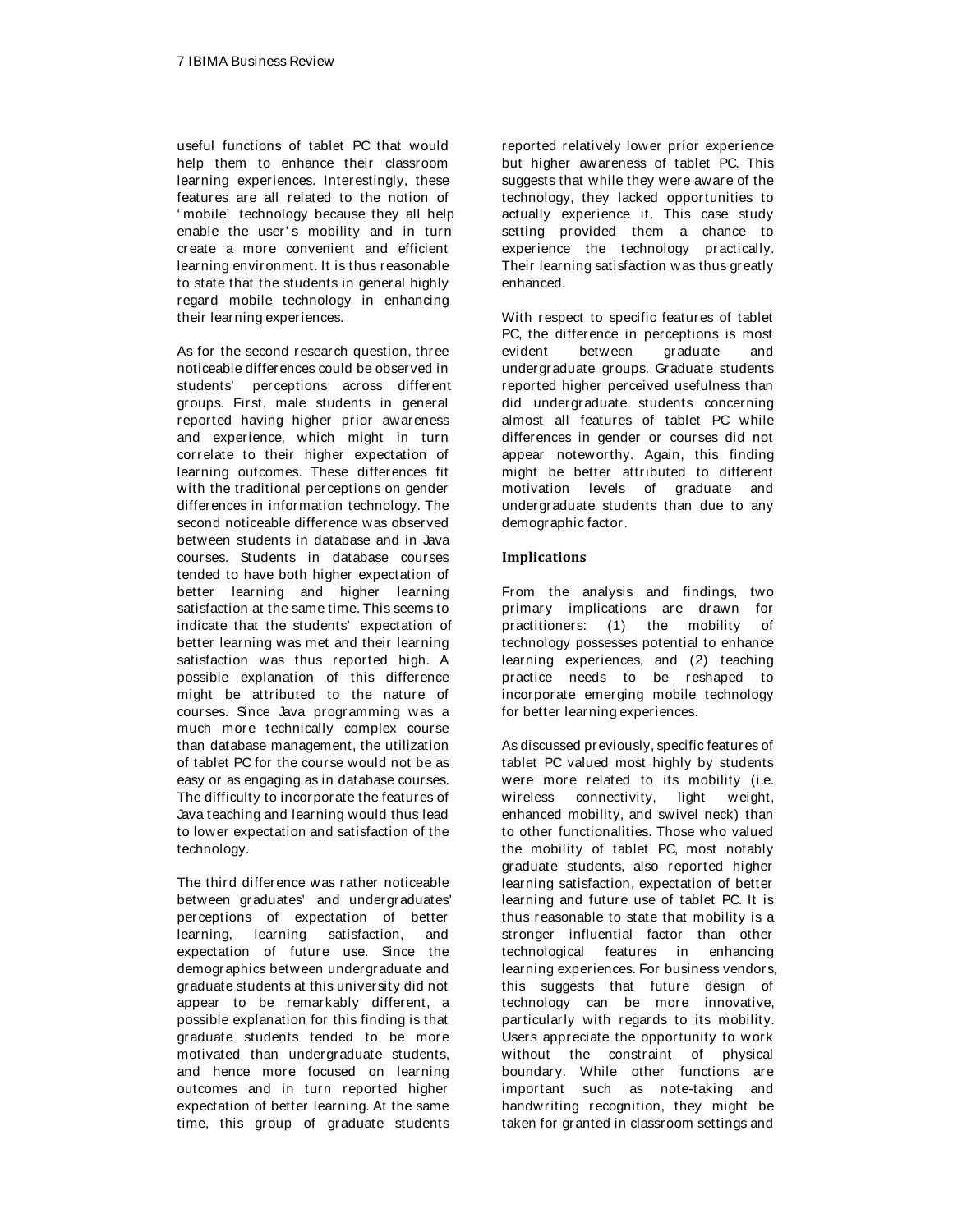thus will not provide distinctive impression of innovation.

For teaching practice, this implication suggests that instructors could better utilize the mobility of emerging technology to enhance the students' learning experiences. A possible scenario would be to enable group discussions or case studies that utilize the mobility of tablet PC. Students could be provided with mobile accessibility anywhere on campus to their tablet PC or other technologies and are supposed to report the results of their case discussion at the end of the class session. In doing so, the students will be situated in a more relaxing and improvised atmosphere that breaches the traditional boundary of learning environment (i.e. classroom settings). The disappearance of traditional learning boundary symbolizes a different learning mode and may in turn allow students to be more creative and freethinking in analyzing case studies.

A second implication is that traditional teaching practice could better incorporate emerging mobile technology. As our findings demonstrate, technical courses such as Java programming seem to have lower student appreciation of mobile technology and it might be mostly due to the nature of course where technical teaching could not be easily transformed with emerging technology. In such programming courses, note taking and other features of tablet PCs appear less valuable than in other courses such as database courses. Vendors involved with the design of mobile technology could thus further consider incorporating technical features so that programming syntax and code can be better demonstrated through mobile technology in classroom settings. For teaching practice, given the current technical features, instructors could consider changing traditional programming exercises in classrooms. One possible solution is to present each programming exercise as a case study and equip the students with mobile technology so that they could discuss and analyze syntax and code in groups, anywhere on campus. While this practice is expected to enhance the students' learning experience, it requires substantial effort from the instructors and certain level of academic

preparation from the students. As for nontechnical courses, with greater

incorporation of emerging mobile technology, higher learning satisfaction and positive experience could likely result.

# **Conclusion**

This teaching study has investigated how mobile technology enhances student learning experiences and found that the mobility features of technology appear to reshape the students' learning satisfaction and future expectation of technology. Also, different student groups, particularly graduate vs. undergraduate students, demonstrated different levels of learning satisfaction and expectation with the same technology. Most importantly, the implications drawn from the study suggest that changing traditional practice and better incorporating technology into teaching practice might be as significant as technical features and functionalities. These findings and suggestions provide technology vendors and instructors with insights to reshape the technology and the instruction, respectively.

However, the study has several inevitable limitations. First, it is from one single case study, which is situated in a unique social and economic background. The findings and suggestions made can only serve as practical lessons instead of generalizable outcomes. As is apparent, the size of student groups is not equal across different units. The comparisons made are therefore merely intended to provide a broad understanding of students' perceptions. Future studies could thus deepen the current insights by extending case studies or soliciting larger samples for achieving more generalizable findings.

#### **Acknowledgement**

The authors thank *HP Technology for Teaching Higher Education Grant* for its financial and technological support that made this research project possible. An earlier version of this paper appears in the proceedings of the 15th IBIMA conference held in Cairo, Egypt, 2010.

#### **References**

Anonymous (2007). 'A World of Connections (Cover Story),' *Economist* 383 (8526), 3-4.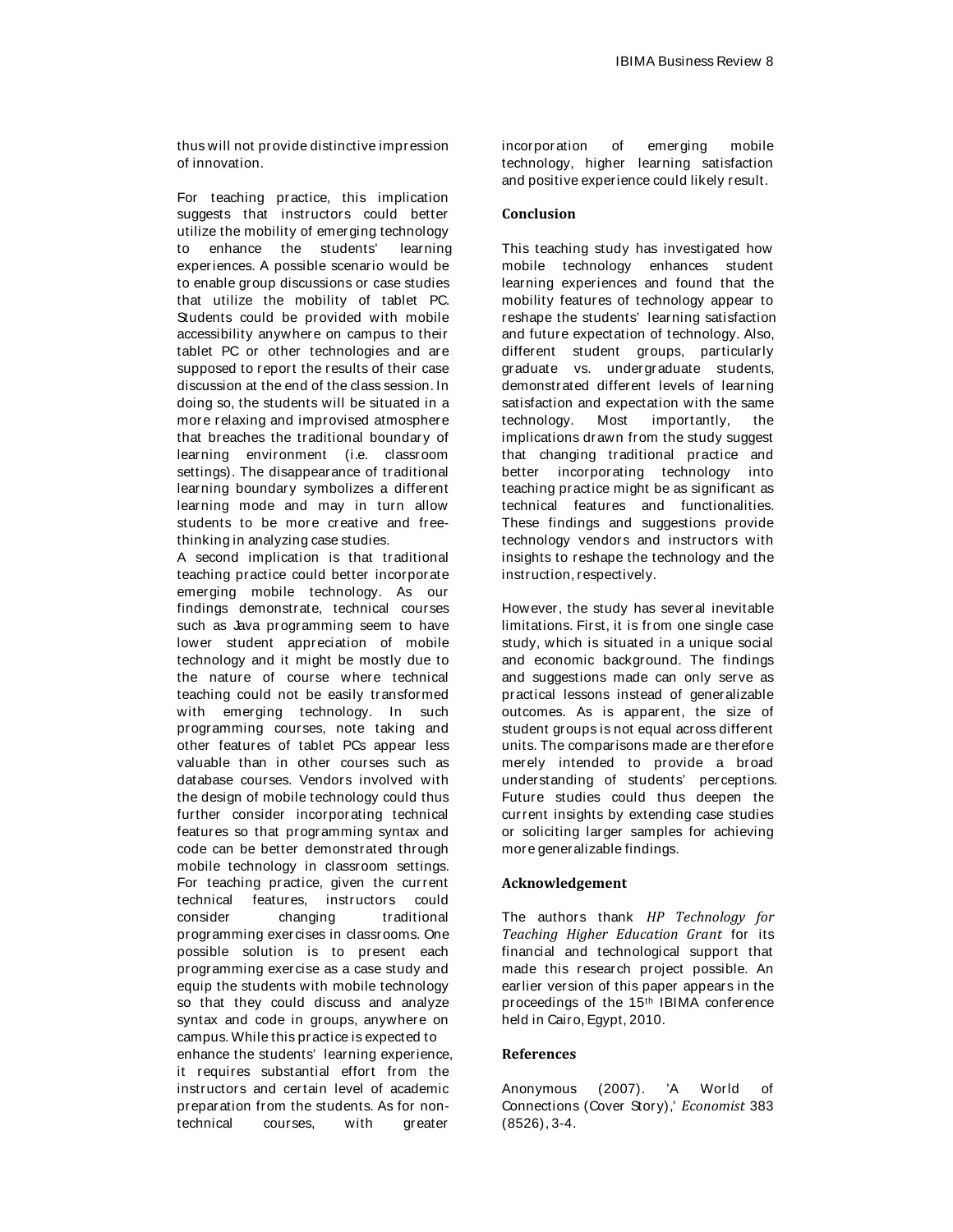Anonymous (2007). 'The Hidden Revolution (Cover Story),' *Economist* 383 (8526), 17-18.

Chen, W. & Bennett, D. (2010). "When Cost-Efficient Technologies Meet Politics: a Case Study of Radical Wireless Network Implementation," *Communications of IBIMA*, 2010 (2010), 12 Pages.

Eisenhardt, K. M. (1989). "Building Theories from Case Study Research," *Academy of Management Review*, 14 (4), 532-550.

Fiser, D. (2004). "Wireless Technology Empowers Physicians," *Health Management Technology* 42.

Harris, A. L. & Rea, A. (2009). "Web 2.0 and Virtual World Technologies: a Growing Impact on Is Education," *Journal of Information Systems Education*, 20 (2), 137- 144.

Hoskins, R. "Yemen Oilfields Build Wimax Network," [Online], [Retrieved April 22 2007]. Www.Bbwexchange.Com.

Lunsford, D. L. (2009). "Virtualization Technologies in Information Systems Education," *Journal of Information Systems Education*, 20 (3), 339-348.

Mccue, A. "Thames Becomes Giant Wi-Fi Hotspot," [Online], [Retrieved April 22]. [Http:/ / Networks.Silicon.Com/ Mobile/ 0,](Http://Networks.Silicon.Com/Mobile/0)39 024665,39166596,00.Htm.

Mckinion, J. M., Turnera, S. B. , Willersa, J. L. , Reada, J. J. , Jenkinsa, J. N. & John McDade (2004). "Wireless Technology and Satellite Internet Access for High-Speed Whole farm Connectivity in Precision Agriculture," *Agricultural Systems*, 81 (3), 201-212.

Patterson, J. C. (2001). "Kids on the Run: Mobile Technology," *Technology & Learning* 44-47.

Qurban, M. H. & Austria, R. D. (2009). "Improving the Communication Skills of is Developers during Requirements Elicitation Using Experiential Learning," *Journal of Information Systems Education* 20 (3), 301-311.

Rajala, J. B. (2003). "Wireless Technology in Education," *T.H.E Journal*, 31 (3), 28.

Rege, O. & Kean, J. (2003). "Mobile Technology Goes to Medical Schools," *Wireless Systems Design* 18, 20.

Rondeau, P. J. & Li, X. (2009). 'An Exploratory Review of Design Principles in Constructivist Gaming Learning Environments,' *Journal of Information Systems Education* 20 (4), 289-300.

Schiller, S. Z. (2009). "Practicing Learner-Centered Teaching: Pedagogical Design and Assessment of a Second Life Project," *Journal of Information Systems Education*, 20 (3), 369-381.

Smith, H. III, Smarkusky, D. & Corrigall, E. (2008). "Defining Projects to Integrate Evolving Team Fundamentals and Project Management Skills," *Journal of Information Systems Education* 19 (1), 99-110.

Yin, R. K. (1994). Case Study Research: Design and Methods, *SAGE Publications Thousand Oaks, CA*.